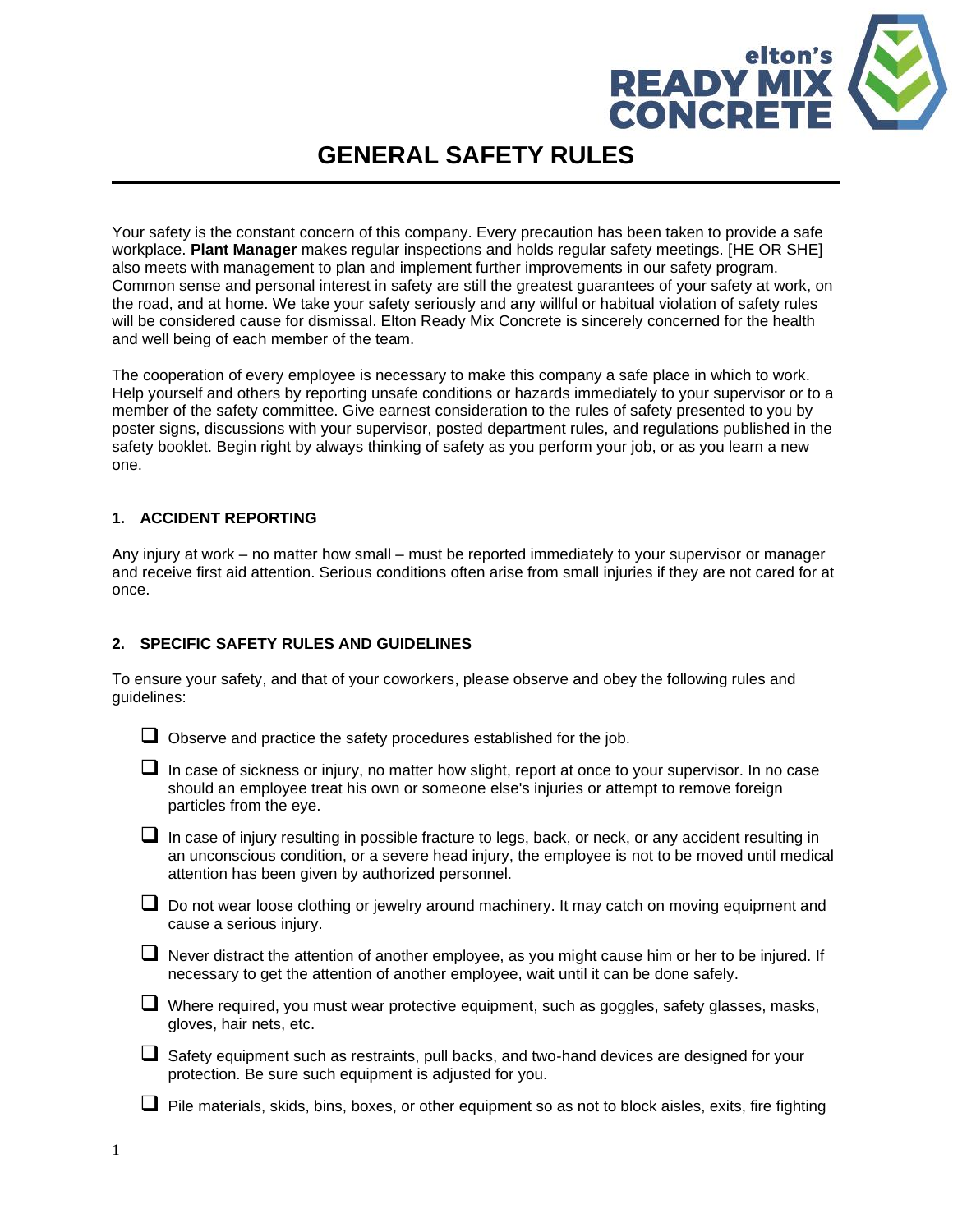|   | equipment, electric lighting or power panel, valves, etc. FIRE DOORS AND AISLES MUST BE<br><b>KEPT CLEAR.</b>                                                                                                                                         |
|---|-------------------------------------------------------------------------------------------------------------------------------------------------------------------------------------------------------------------------------------------------------|
|   | $\Box$ Keep your work area clean.                                                                                                                                                                                                                     |
|   | Use compressed air only for the job for which it is intended. Do not clean your clothes with it and<br>do not fool with it.                                                                                                                           |
|   | $\Box$ Observe smoking regulations.                                                                                                                                                                                                                   |
|   | Shut down your machine before cleaning, repairing, or leaving.                                                                                                                                                                                        |
|   | Tow motors and lift trucks will be operated only by authorized personnel. Walk-type lift trucks will<br>not be ridden and no one but the operator is permitted to ride the tow motors. Do not exceed a<br>speed that is safe for existing conditions. |
|   | $\Box$ Running and horseplay are strictly forbidden.                                                                                                                                                                                                  |
|   | Do not block access to fire extinguishers.                                                                                                                                                                                                            |
|   | $\Box$ Do not tamper with electric controls or switches.                                                                                                                                                                                              |
|   | Do not operate machines or equipment until you have been properly instructed and authorized to<br>do so by your supervisor.                                                                                                                           |
| ⊔ | Do not engage in such other practices as may be inconsistent with ordinary and reasonable<br>common sense safety rules.                                                                                                                               |
|   | Report any UNSAFE condition or acts to your supervisor.                                                                                                                                                                                               |
|   | $\Box$ HELP TO PREVENT ACCIDENTS.                                                                                                                                                                                                                     |
|   | Use designated passages when moving from one place to another; never take hazardous<br>shortcuts.                                                                                                                                                     |
|   | Lift properly—use your legs, not your back. For heavier loads, ask for assistance.                                                                                                                                                                    |

- □ Do not adjust, clean, or oil moving machinery.
- ❑ Keep machine guards in their intended place.
- ❑ Do not throw objects.
- □ Clean up spilled liquid, oil, or grease immediately.
- ❑ Wear hard sole shoes and appropriate clothing. Shorts or mini dresses are not permitted.
- $\Box$  Place trash and paper in proper containers and not in cans provided for cigarette butts.

# **3. SAFETY CHECKLIST**

It's every employee's responsibility to be on the lookout for possible hazards. If you spot one of the conditions on the following list – or any other possible hazardous situation – report it to your supervisor immediately.



- ❑ Slippery floors and walkways
- $\Box$  Tripping hazards, such as hose links, piping, etc.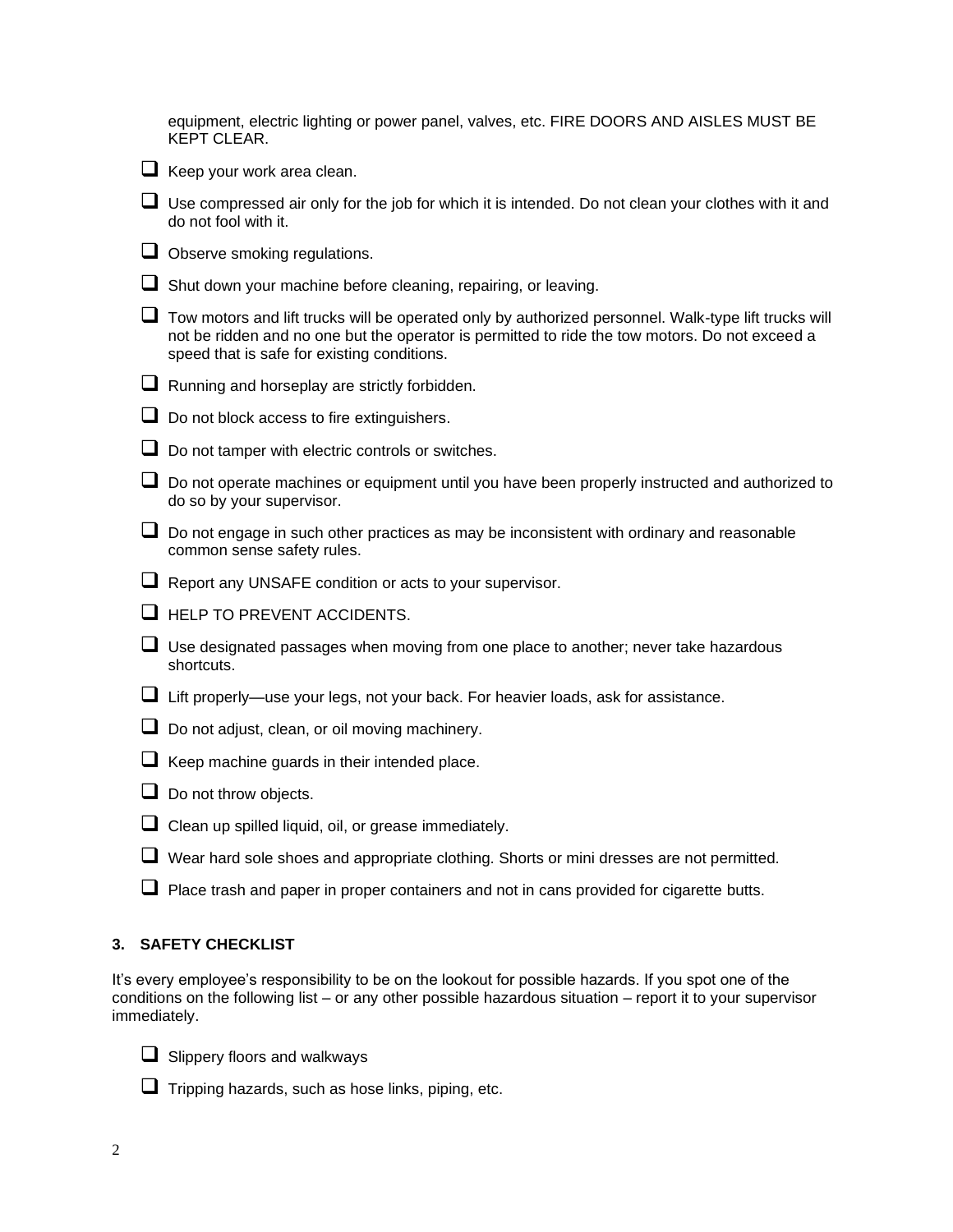|   | Missing (or inoperative) entrance and exit signs and lighting                              |
|---|--------------------------------------------------------------------------------------------|
|   | Poorly lighted stairs                                                                      |
| ⊔ | Loose handrails or guard rails                                                             |
|   | Loose or broken windows                                                                    |
|   | Dangerously piled supplies or equipment                                                    |
|   | Open or broken windows                                                                     |
|   | Unlocked doors and gates                                                                   |
|   | $\Box$ Electrical equipment left operating                                                 |
|   | Open doors on electrical panels                                                            |
|   | $\Box$ Leaks of steam, water, oil, etc.                                                    |
|   | <b>Blocked aisles</b>                                                                      |
|   | Blocked fire extinguishers, hose sprinkler heads                                           |
|   | <b>Blocked fire doors</b>                                                                  |
|   | Evidence of any equipment running hot or overheating                                       |
|   | Oily rags                                                                                  |
|   | Evidence of smoking in non-smoking areas                                                   |
|   | Roof leaks                                                                                 |
|   | Directional or warning signs not in place                                                  |
|   | Safety devices not operating properly                                                      |
|   | Machine, power transmission, or drive quards missing, damaged, loose, or improperly placed |

## **4. SAFETY EQUIPMENT**

Your supervisor will see that you receive the protective clothing and equipment required for your job. Use them as instructed and take care of them. You will be charged for loss or destruction of these articles only when it occurs through negligence.

## **5. SAFETY SHOES**

The company will designate which jobs and work areas require safety shoes. Under no circumstances will an employee be permitted to work in sandals or open-toe shoes.

A reliable safety shoe vendor will visit the company periodically. Notices will be posted prior to the visits.

## **6. SAFETY GLASSES**

The wearing of safety glasses by all shop employees is mandatory. Strict adherence to this policy can